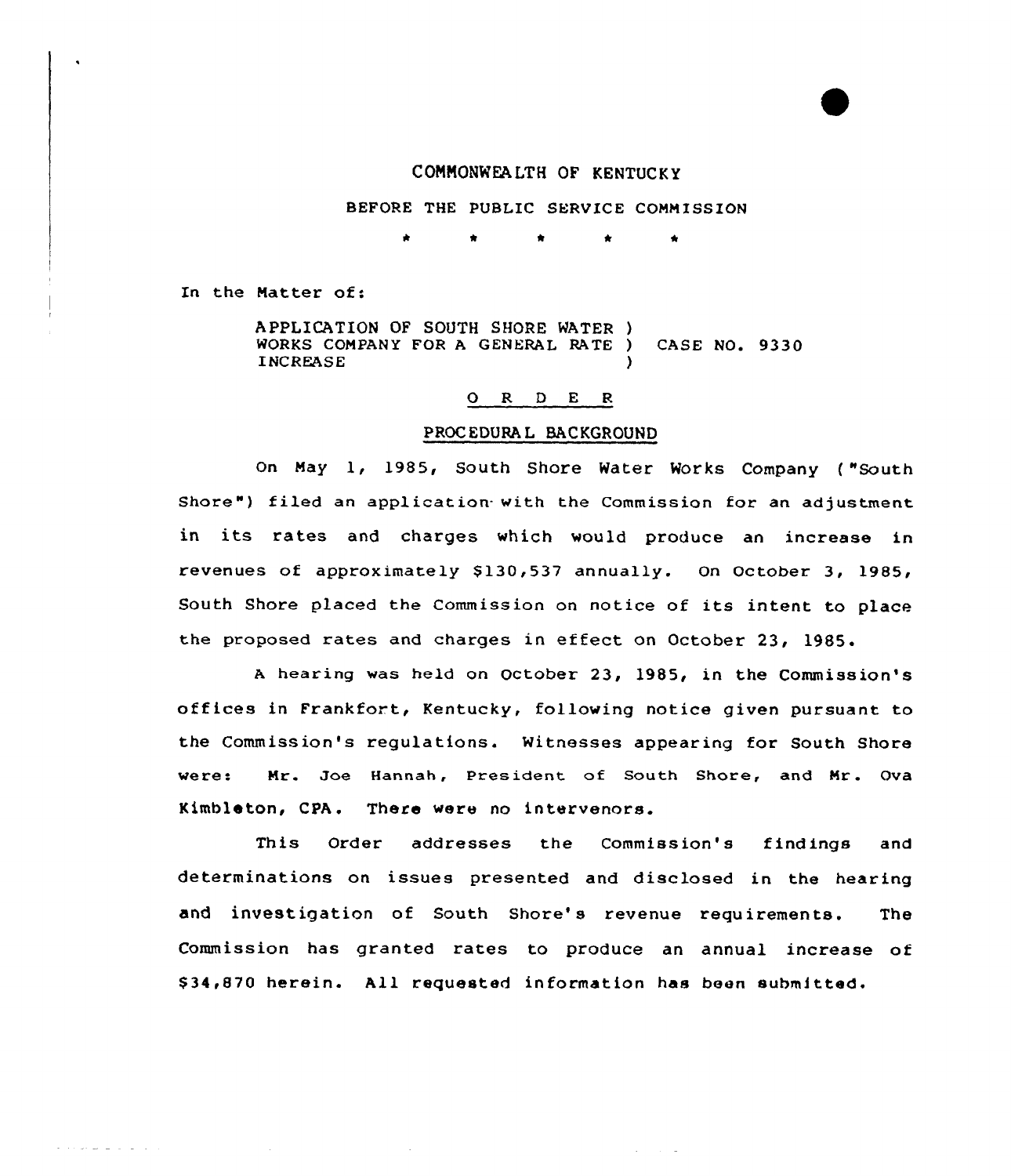#### **Commentary**

South Shore provides water service to approximately 1,900 customers in Greenup County, Kentucky. South Shore first provided water service in the late 1920s and was incorporated in 1954. Throughout South Shore's history, company stock has always been closely held within the Hannah family with Joe Hannah being the sole stockholder today. <sup>A</sup> review of the Annual Reports on file with the Commission indicates that South Shore has consistently operated efficiently without the need to obtain long-term financing other than when the utility purchased treasury stock. The purchase of treasury stock has now occurred three times and is the primary cause of South Shore's depleted financial condition in this rate application. South Shore initially had 250 shares outstanding which has been reduced by the purchase and xetirement of treasury stock to 31 1/2 shares with a reduction to South Shore's earnings and a resultant appropriation to South Shore's past stockholders of an estimated \$500,000 in the last 10-12 years. In every instance treasury stock was purchased, South Shore's accumulated earnings were depleted to zero or below. It should also be noted that at the time of the latest purchase of 63 shares of stock for \$200,000, an offer was made to South Shore of \$1.8 million for its entire operation, but was turned down to maintain the family held ownership.

South Shore also operated sewer facilities for some <sup>62</sup> customers until Spring, 1985, when approval was granted for the transfer of these facilities to the City of South Shore in the

 $-2-$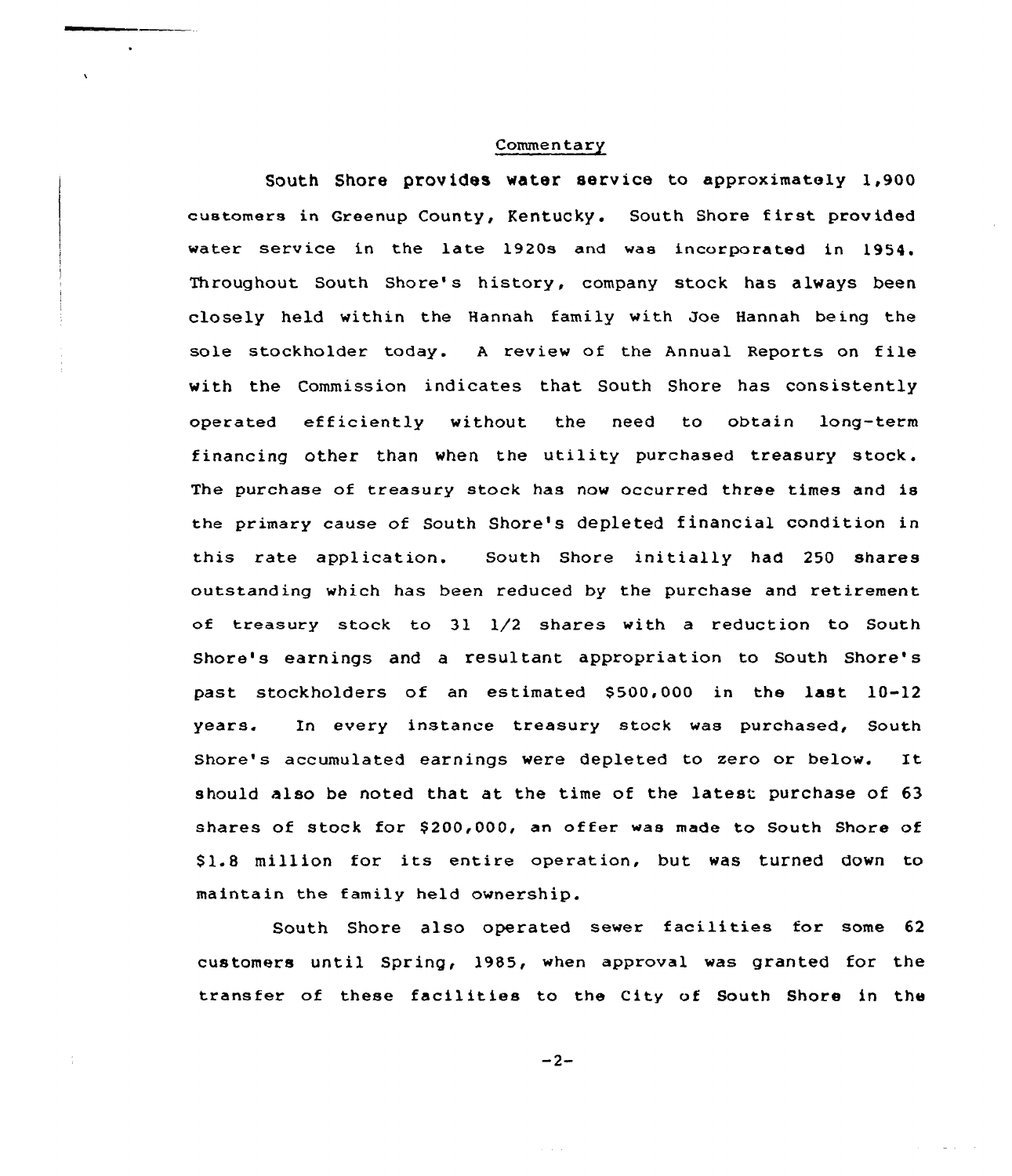Commission's Order in Case No.  $9305<sup>1</sup>$  entered May 30, 1985. All transactions of the sewer operations were removed by South Shore in its pro forma analysis.

The Commission also notes that in 1979 South Shore began adding chemicals to its water supply and in 1981 began to recover these additional costs through an illegal surcharge of 10 cents per 1000 gallons. This surcharge was discontinued in early 1985 subsequent to Case No. 9205.<sup>2</sup> After analysing the additional costs incurred and the amounts collected from the surcharge in this case and finding them approximately equal, the Commission is of the opinion that no refunds will be required. However, the Commission is placing South Shore on notice that such action in the future will not be tolerated.

In its application South Shore stated that the additional revenues requested were necessary to make improvements to its water system. Mr. Hannah, in his prefiled testimony, stated that the utility was not in compliance with many of the Commission's rules and regulations, i.e., low pressure and discolored water. Mr. Hannah also stated in his testimony that without a rate adjustment, service would continue to deteriorate beyond the already substandard level.

<sup>1</sup> Application to Transfer Sewer Utility Serving Forest Heights Subdivision From South Shore Water Works Company to the South Shore, Greenup County, Kentucky.

<sup>2</sup> Kentucky Public Service Commission v. South Shore Water Works, Inc.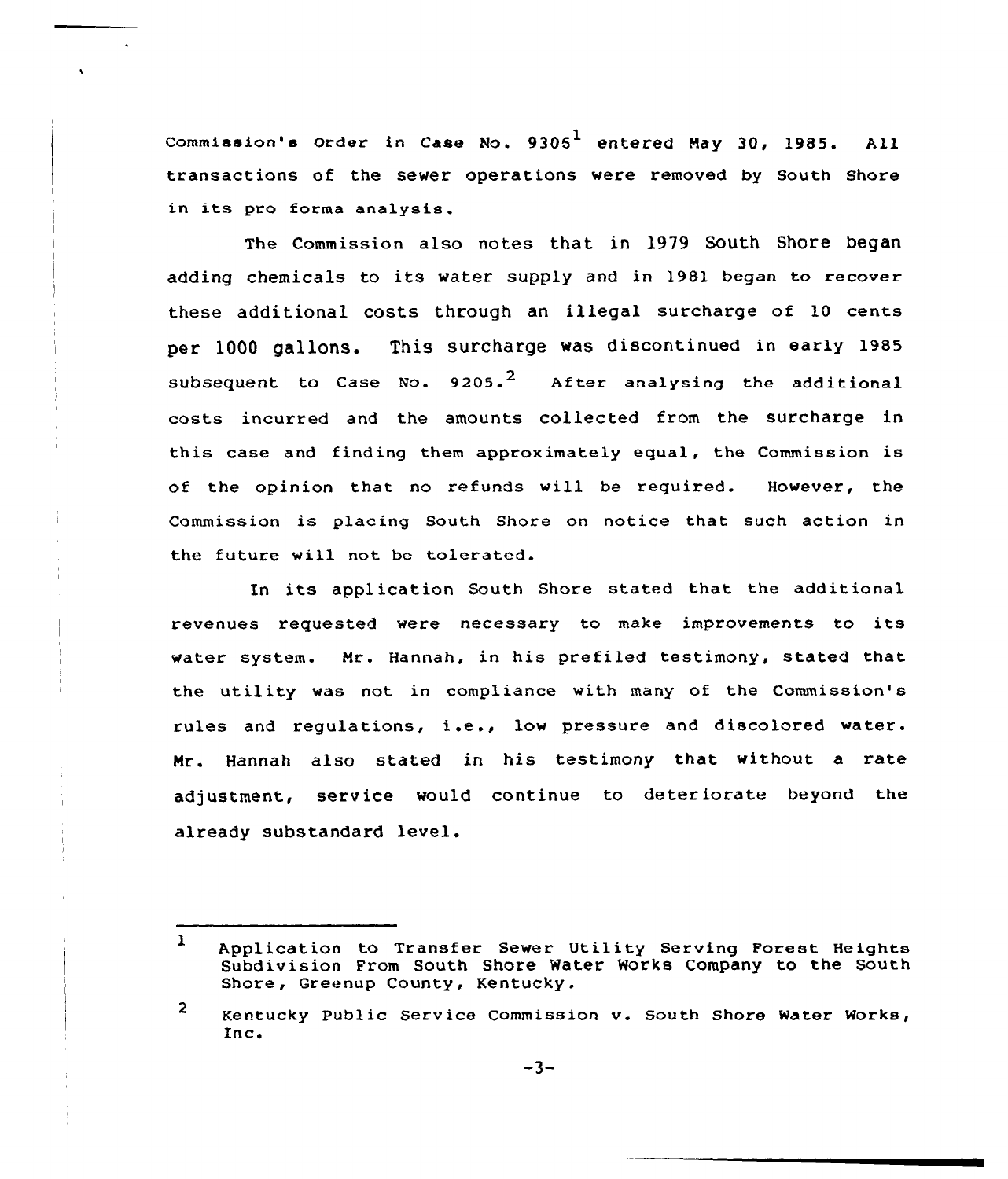In its application South Shore proposed to include the cost of several improvements which it believed would alleviate the service concerns identified in Mr. Hannah's testimony. These improvements were as follows:

| Storage Tanks           | \$30,930 |
|-------------------------|----------|
| Line Relocation         | 41,447   |
| 3 Service Trucks        | 27,000   |
| Cash Register           | 1,057    |
| Replace Old Lines       | 87,816   |
| Computer                | 15,435   |
| 2 Wells                 | 46,420   |
| Artificial Recharge Pit | 18,768   |
| <b>Backhoe</b>          | 34,000   |
| Total                   | 5302,873 |

South Shore proposed to complete these improvements over a 5-year period. In lieu of obtaining financing, South Shore proposed a plan which would generate the funds internally through a rate adjustment based on the amortization of the overall cost over a 10-year period calculated at 12 percent. However, even though specifically requested, South Shore did not see the need to file an application for a certificate of public convenience and necessity or a plan of financing. The Commission is of the opinion that final approval for these improvements cannot be granted until such filings are completed.

At the time of the hearing, the initial phase of the line replacement had been substantially completed, the cash register purchased, one service truck purchased and some of the work on the line relocation completed. However, the expenditures generated by these improvements had totally depleted all of South Shore's cash reserves and, as indicated in its letter of October 3, 1985,

 $-4-$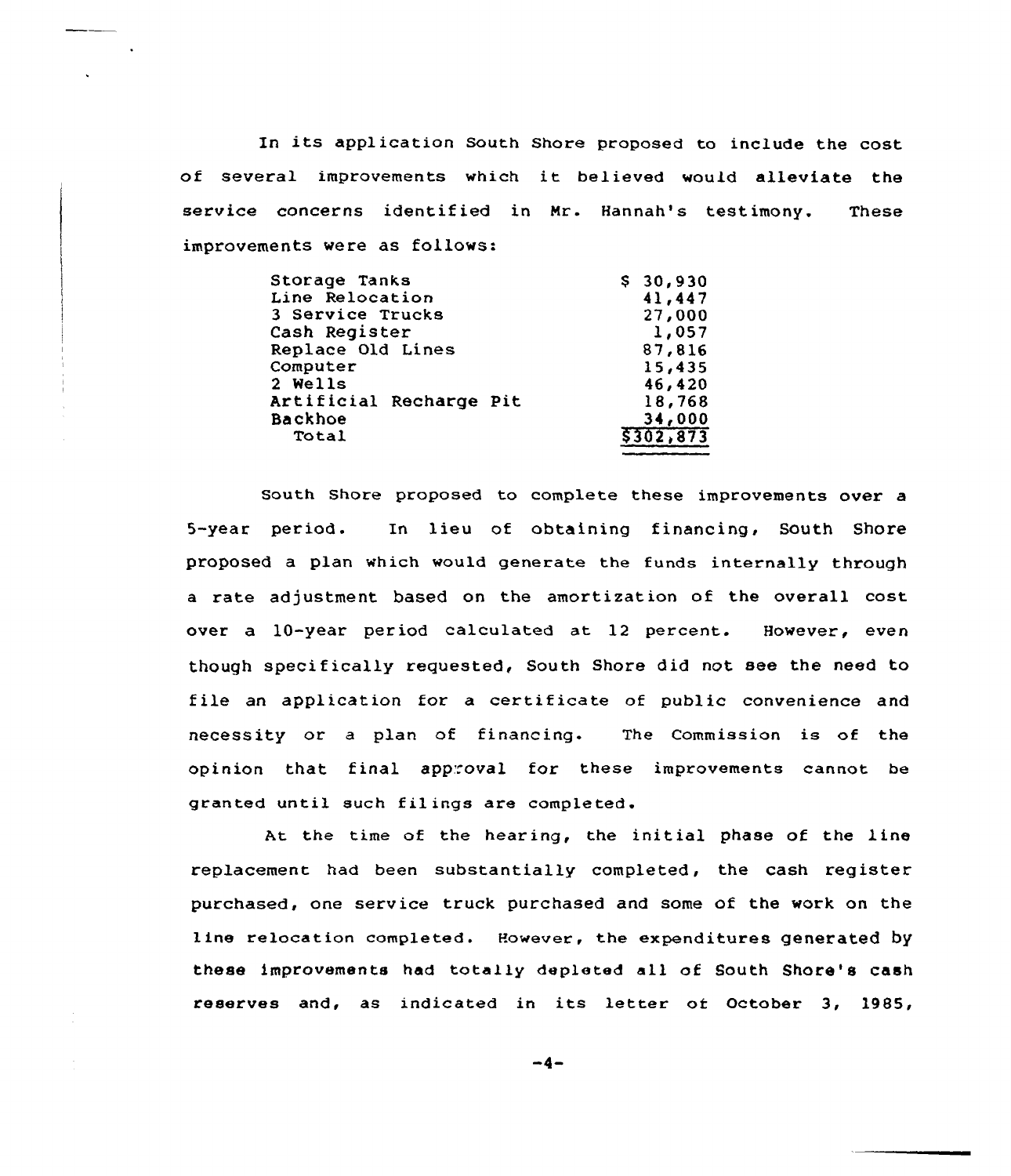placed the utility in an undesirable financial position. South Shore also stated that if the rate adjustment was not granted, service would be severely curtailed. The Commission recognizes that many of the improvements listed are necessary to bring south Shore into compliance with the Commission rules and regulations, but these improvements must be completed in such manner that the best interest of both the utility and the customer are maximized. This maximization requires complete cooperation between and among all parties. The Commission extends its services and the services of its staff to meeting this goal.

## ANALYSIS AND DETERNINATIOH

#### TEST PERIOD

South Shore proposed the 12-month period ending December 3l, 1984, and also January 31, l985, as test periods in this matter. The billing analysis of South Shore was prepared for the year ended December 31, 1984, and the Commission is of the opinion that the appropriate test period is the <sup>12</sup> months ended December 31, 1984.

#### VALUATION METHOD

### Net Investment

The Commission finds the Net Investment Rate Base determined from South Shore's property devoted to public service as of December 31, 1984, as follows:

 $-5-$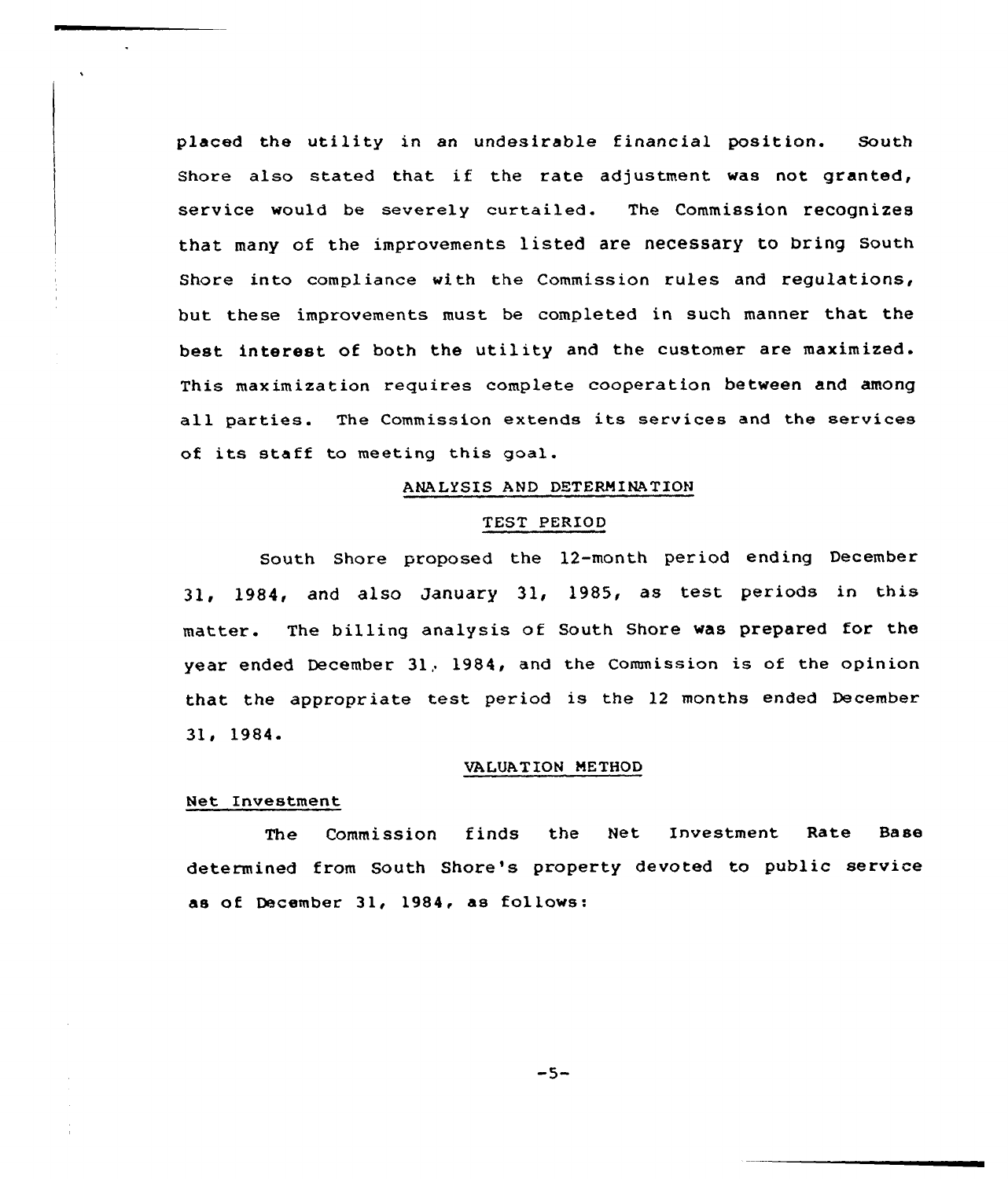| Water Utility Plant in Service<br>Add:   | \$656,537           |
|------------------------------------------|---------------------|
| Allowable Pro Forma Plant Additions      | $103, 268^3$        |
| Water Utility Plant in Service, Adjusted | 5759,805            |
| Add:<br>Cash Working Capital<br>Less:    | 16.520 <sup>4</sup> |
| Reserve for Depreciation                 | \$212,854           |
| Contributions in Aid of Construction     | 231,683             |
| Net Investment Rate Base                 | 5331,788            |

## REVENUES AND EXPENSES

South Shore showed a net profit for the test period of \$ 32,610. South Shore proposed several pro forma adjustments to its test period operating revenues and expenses to more accurately reflect current operating conditions. The Commission finds these adjustments reasonable and has accepted them for rate-making purposes with the follcwing exceptions:

#### Operating Revenues

and the state of the state of

South Shore showed test period operating revenues of \$ 185,017 of which \$ 15,623 represented additional charges to the customers of South Shore during the test period for special chemicals used to prevent discoloration in the water. This

 $\overline{\mathbf{3}}$ Computation of allowable pro forma plant additions: Water Utility Plant in Service, September 30, 1985 \$727,951 Water Utility Plant in Service, December 31, 1984 656,537 I ncrease \$71,414<br>14,000 Capitalized labor  $-2$  new employees Capitalized payroll tax on the new employees 1, 595 Waterline relocation previously expensed in 1984 8, 209 Chevrolet truck purchased 3/19/85 (not recorded) 8,050 **Total** \$ 103,268

<sup>4</sup> Computation of cash working capital: empressed of the meaning expenses depreciation) X 12.58 \$ 16,520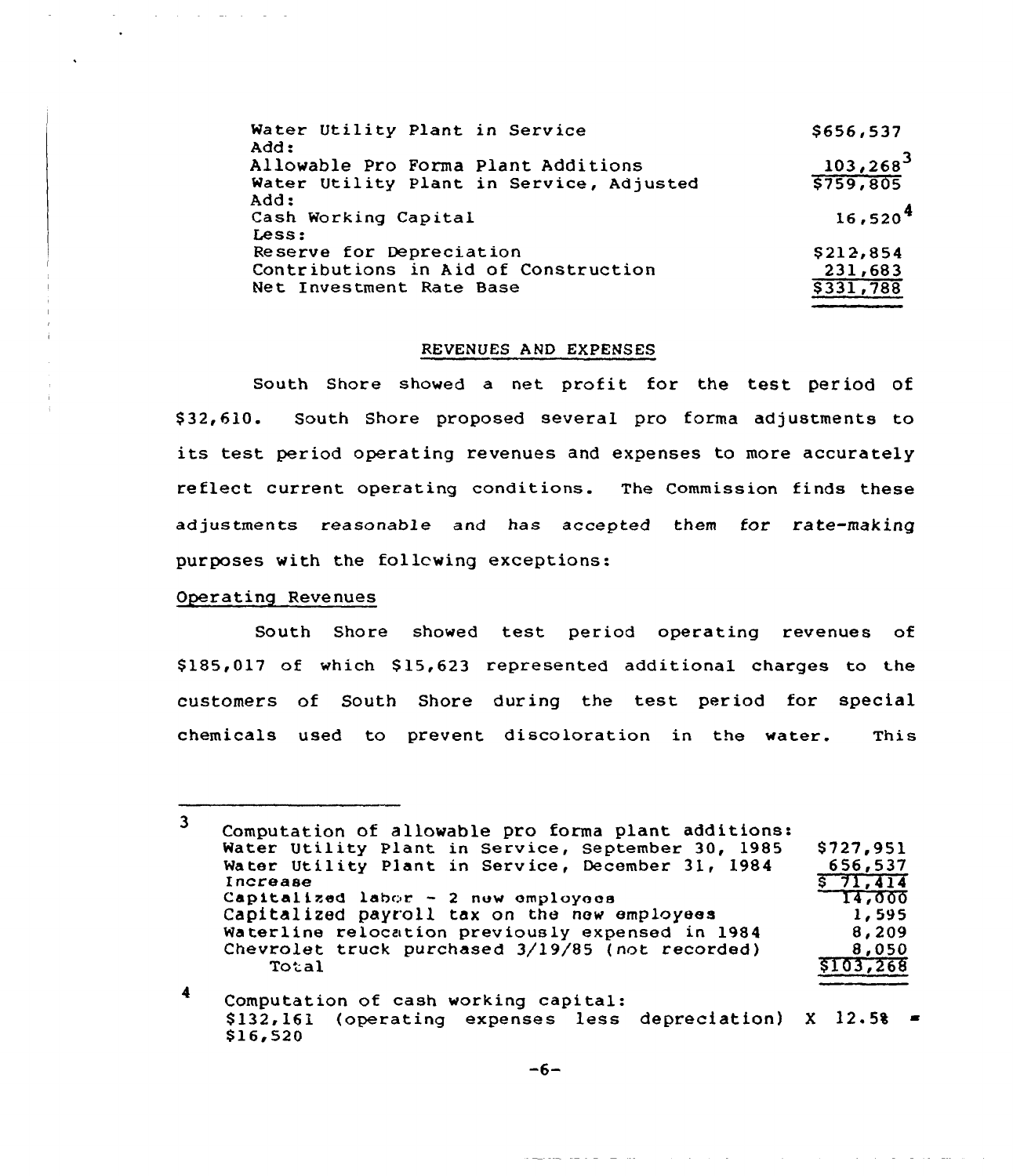special charge was not authorized by the Commission and management discontinued making the charge as of Narch 1, 1985. Therefore, for rate-making purposes, the Commission has reduced book operating revenues by \$ 15,623.

# Source of Supply Expenses and Transmission and Distribution Expense

South Shore made <sup>a</sup> pro forma adjustment to test period operating expenses of  $$10,000$  to source of supply expenses and \$ 10,000 to transmission and distributicn expenses which represents the annual salaries of the two additional employees hired in Narch, 1985. Their primary functions are for new construction and operation and maintenance areas of the water system. During the public hearing, Joe Hannah testified that approximately 70 percent of their time would be devoted to new construction and the remaining 30 percent to meter reading and various maintenance duties.<sup>5</sup> The Commission has reduced each pro forma salary adjustment of South Shore by \$7,000 which represents the capital portion of the employees salary. Further consideration will be afforded this adjustment in the depreciation expense section of this Order.

The Commission has also made the two following adjustments to test period operating expenses:

1. A reduction in source of supply labor cost of \$6,000 due to Nr. J. Byron Hannah's retirement on Narch 15, 1985.

Transcript of Evidence ("T.E."), page 38.

5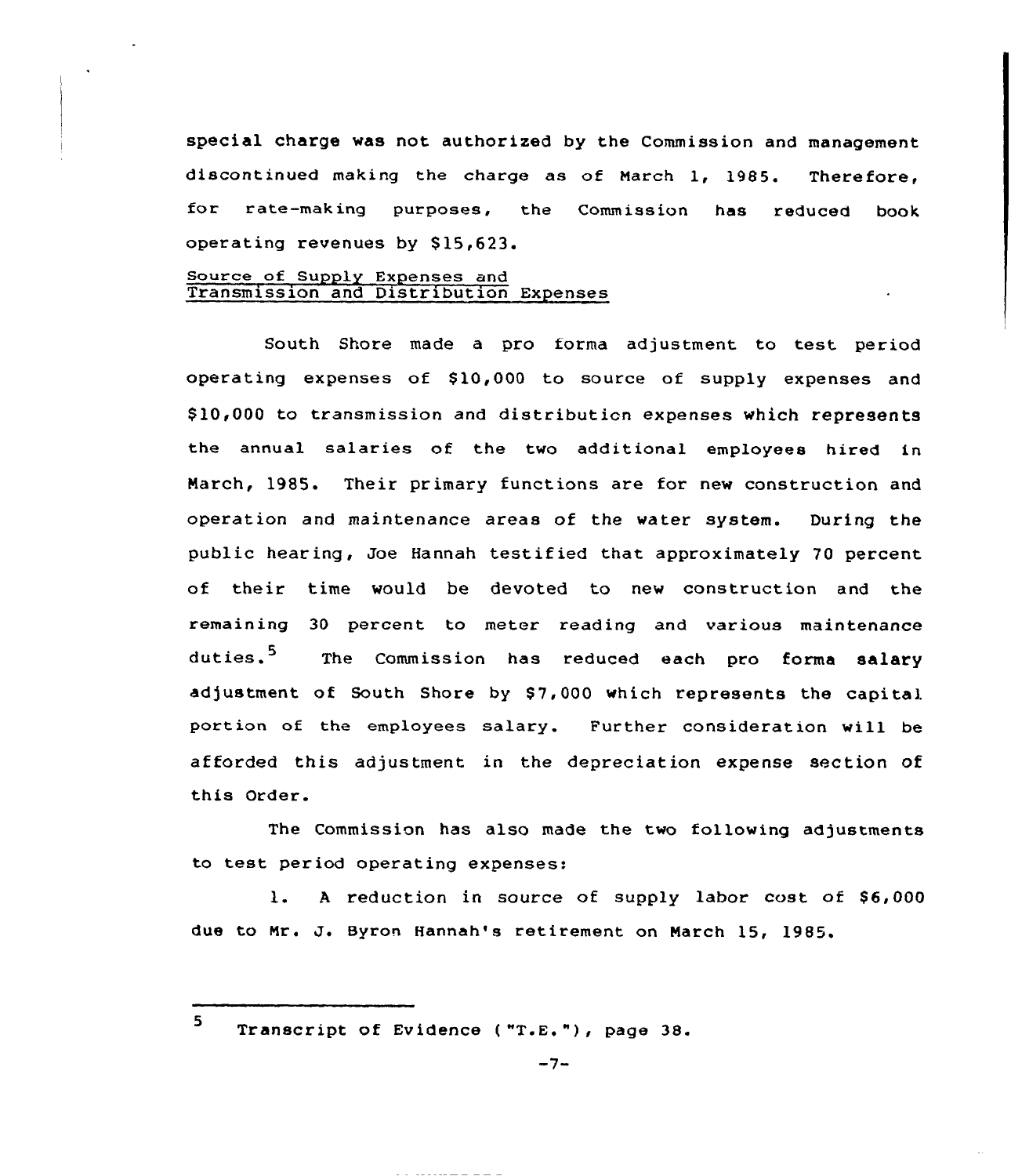2. A reduction in transmission and distribution expenses of \$8,209 pertaining to waterline relocation cost of highway improvements which was erroneausly charged to operating expenses during 1984 by South Shore.<sup>6</sup> This item will be considered further in the determination of depreciation expense.

Therefore, the adjusted test period expenses related to Source of Supply Expenses is \$6,641 and Transmission and Distribution Expenses is \$17,856, for total reduction of \$28,209. purchased Power Expense

South Shore recorded purchased power expense for the test period of \$20,737. In its reponse to the Commission's request for additional information dated August 7, 1985, South Shore furnished information related to increased power cost for pumping and proposed a pro forma adjustment of \$975. The Commission reviewed the information submitted by South Shore and af ter annualizing the electric bills for the first 7 months of 1985 arrived at an adjusted purchased power expense of \$21,274. $^7\,$  This results in a reduction of \$438.

## Chemical Expense

South Shore had recorded chemical expense for the test period of \$9,296. In its respanse to the Commission's request for information dated August 7, 1985, South Shore indicated in its answer to question sc that chemical expense should be reduced by \$ 566 which would then reflect an average annual cost of chemicals.

<sup>6</sup> T.E., October 23, 1985, page 51.

<sup>7</sup>  $$12,410.08 + 7 = $1,772.87 \times 12 = $21,274.$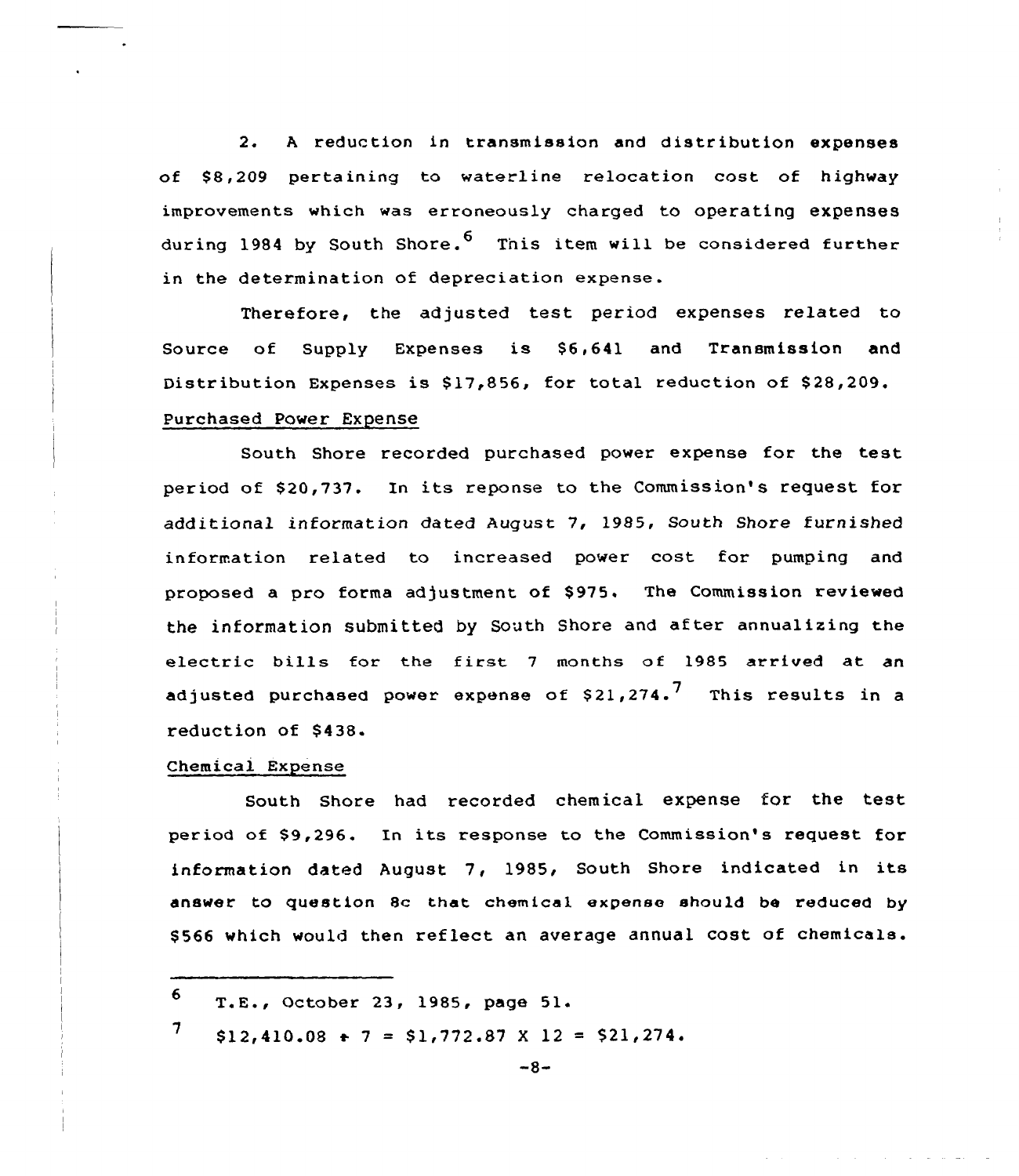Therefore, the Commission has reduced the chemical expense by \$566.

## Depreciation Expense

South Shore recorded depreciation expense of \$12,114 for the test period. The depreciation schedule for the year ended December 31, 1984, filed with the application of South Shore and identified as Kimbleton Exhibit No. 2, listed several capital items on which depreciation expense was computed using an accelerated method of depreciation. The Commission advised South Shore through its information Order dated August 7, 1985, that it recognizes only depreciation expense computed on the straight-line method for rate-making purposes. South Shore filed its response to the information Order on September 3, 1985, which included a revised depreciation schedule on which South Shore indicated an increase in depreciation expense of \$598 by recomputing all depreciation to the straight-line method.

The Commission in its disallowance of capital items of \$7,000 included in Source of Supply Expenses, \$ 15,209 in Transmission and Distribution Expenses, \$1,595 in payroll taxes, unrecorded purchase of a Chevrolet pick-up truck of \$8,050 and pro forma capital additions from December 31, 1984, through September 30, 1985, of \$71,414 has allowed a pro forma depreciation expense

 $-9-$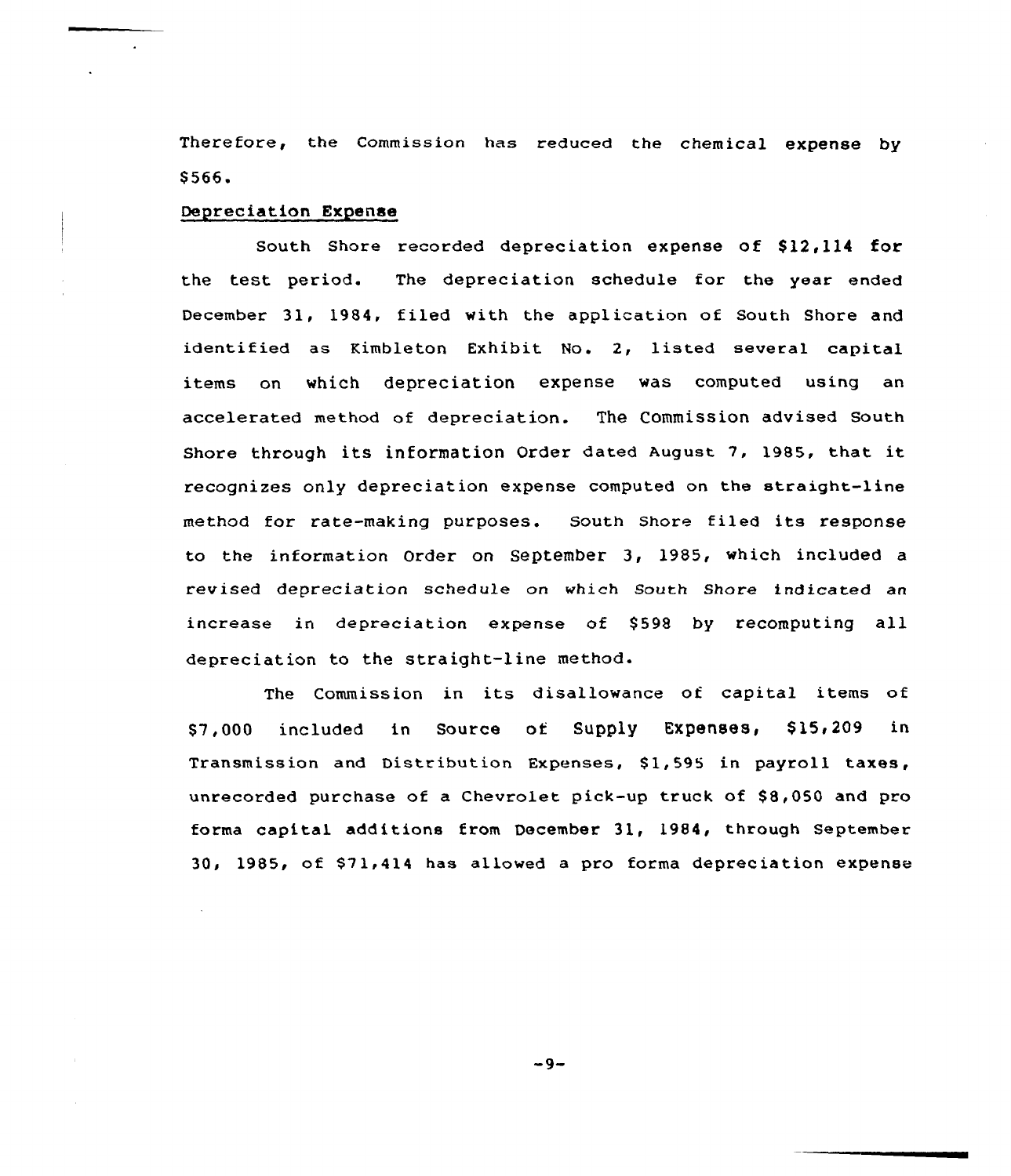adjustment of \$2,709 computed on the basis of South Shore's expected lives for the property being installed.<sup>8</sup>

The Commission has also reduced depreciation expense by \$ 4,298 in accordance with its established precedent for rate-making purposes that depreciation expense should be computed on the basis of original cost of the plant in service less contributions in aid of construction. The Commission is of the opinion that it. is unfair to require ratepayers to provide recovery on that portion of the plant provided free of cost.

Thus, the Commission finds that the appropriate adjusted test period depreciation expense is  $$11,123$ , a reduction of \$ 1,001.

# Payroll Taxes

At. the end of the test period, South Shore had payroll taxes of \$&,269. In response to the Commission's request for information which was filed on September 3< 1985, an analysis of payroll taxes indicated that the account included Sales and Use Taxes of \$523. Since South Shore only collects the sales tax on its commercial sales and remits the tax to the Commonwealth of Kentucky> it cannot be considered an expense of the water company and, thus, the Commission has reduced payroll taxes by \$523. The Commission has also made an adjustment of \$683 to payroll taxes based on the expense portion of payroll taxes on the salaries of

<sup>8</sup> Response to hearing requests filed October 30, 1985, Attachment B.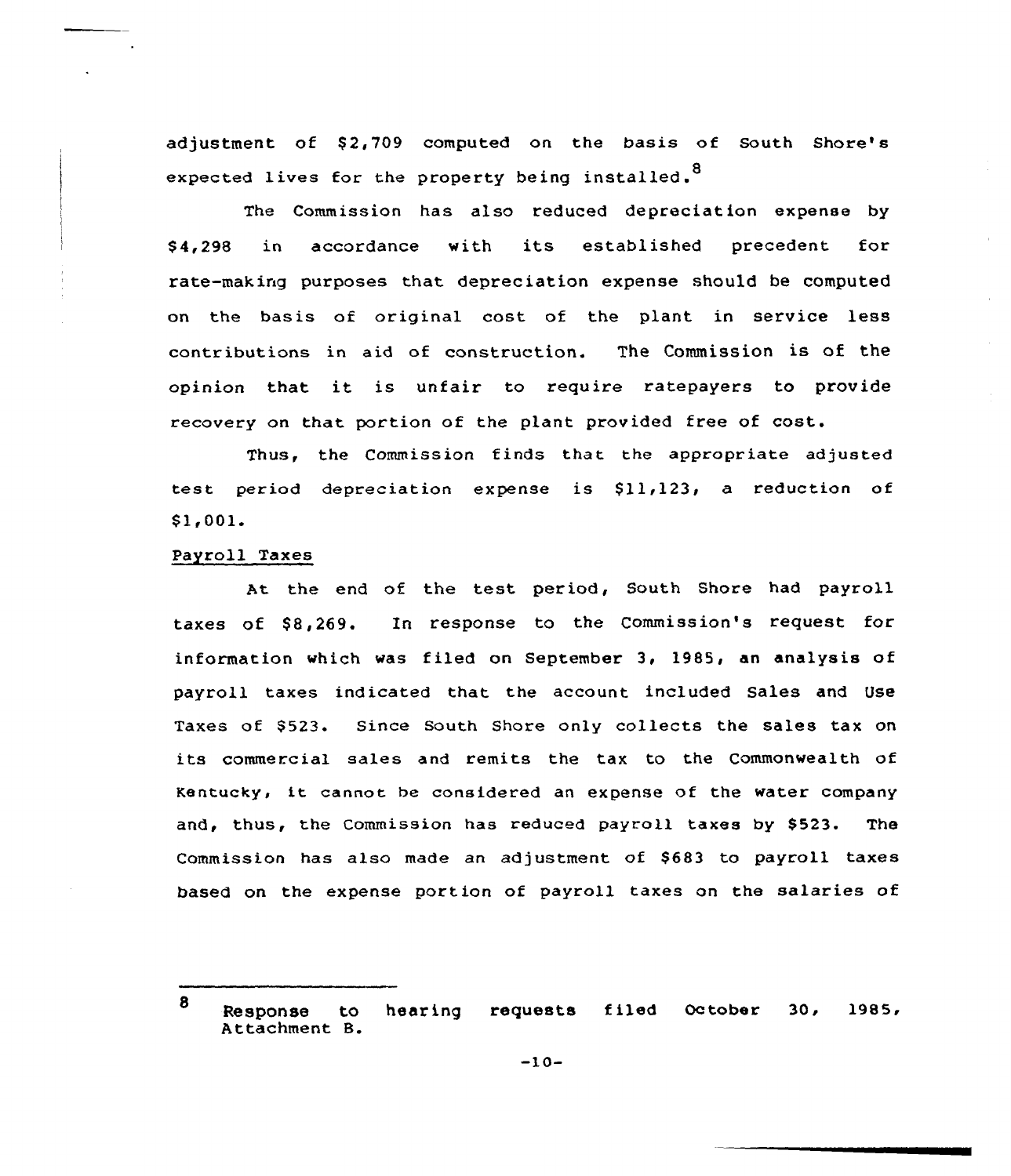the two new employees hired in March 1985. Therefore, payroll taxes for the test period have been increased by \$160 to  $$8.429.^9$ Rate Case Expense

South Shore proposed a pro forma adjustment of  $$1,400$  to test period expenses to reflect a 3-year amortization of the \$ 4,200 estimated cost of this case as shown on Exhibit No. 3 of the application. During the public hearing, South Shore was directed to furnish the Commission with the actual cost of each service performed and included in the rate case expense. After reviewing the information filed October 30, 1985, the Commission bases its computation on the amounts contained in Attachment <sup>A</sup> of the letter: attorney fees  $$1,459$ , accounting fees  $$3,000$ , administrative costs  $$227$ , totalling  $$4,686$ , or an adjusted annual amortization of \$1,562 over a 3-year period. Thus, the Commission has increased rate case amortization by \$162.

### Income From Non-utility Operations

South Shore showed test period income from non-utility operations of  $$13,435$ . In its response to the Commission's request for information, which it filed September 3, 1985, South Shore indicated in Item No. 6b of the response that \$515

<sup>9</sup> Computation of payroll taxes:

Payroll taxes, per books, December 31, 1985 Add: Pro forma payro11 tax on salaries of <sup>2</sup> new employees 683Less: Sales and use taxes Adjusted payroll taxes  $$8,269$ (523) \$8,429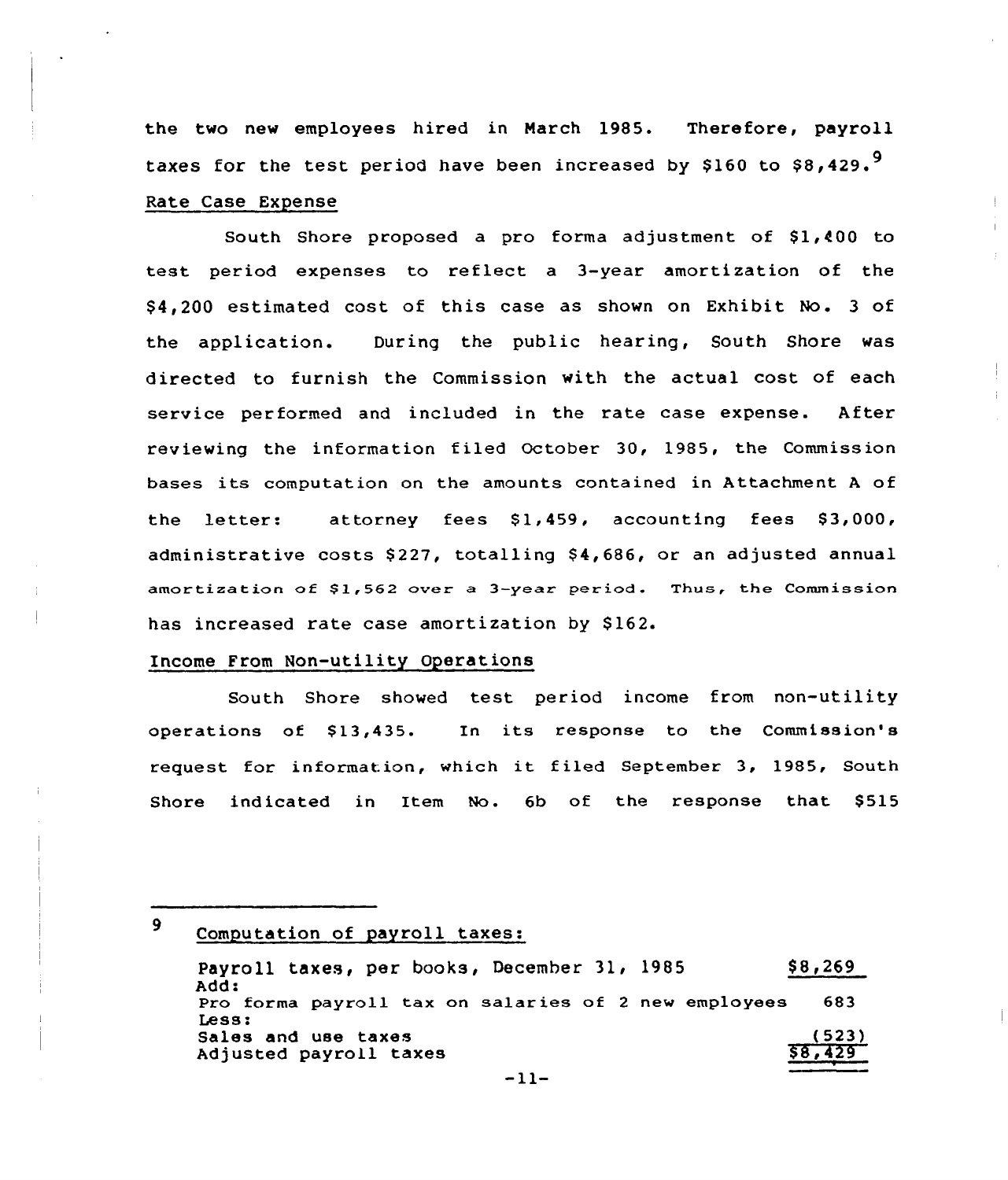represented rental income of a residential apartment which South Shore had discontinued renting as of February 1985. Also Item 6c of the response stated that the  $$2,500$  represented a one-time gift from the James E. Hannah Realty Company to help the cash flow of South Shore. These items have been excluded from income from non-utility operations.

As discussed earlier, South Shore transferred its sewer operations to the City of South Shore and agreed to do the monthly billing for the negotiated amount of \$700 per month. During the test period, South Shore received \$7,400 for these services and the Commission has annualized this fee which would add an additional \$1,000 to test period income.  $^{10}$ 

Therefore, the adjusted income from non-utility operations is \$11,420. South Shore failed to identify any costs associated with the generation of these non-utility revenues and thus the commission finds it appropriate to include these revenues in the overall determination of revenue requirements.

Therefore, South Shore's adjusted operations at the end Of the test period were as follows:

|                      |   | South Shore<br>Adjusted |   | Commission<br>Adjustments |   | Commission<br>Adjusted |
|----------------------|---|-------------------------|---|---------------------------|---|------------------------|
| Operating Revenues   | s | 169,394                 | s |                           | s | 169,394                |
| Operating Expenses   |   | 184,553                 |   | (29, 882)                 |   | 154,671                |
| Net Operating Income |   | (15, 159)               |   | 29,882                    |   | 14,723                 |
| Other Income         |   | 13,444                  |   | (2, 015)                  |   | 11,429                 |
| Interest Expense     |   | 73                      |   | 30,000                    |   | 30,073                 |
| Net Income (Loss)    |   | (1, 788)                |   | (2, 133)                  |   | (3, 921)               |

 $10$  \$700 X 12 = \$8,400 - \$7,400 = \$1,000.

 $-12-$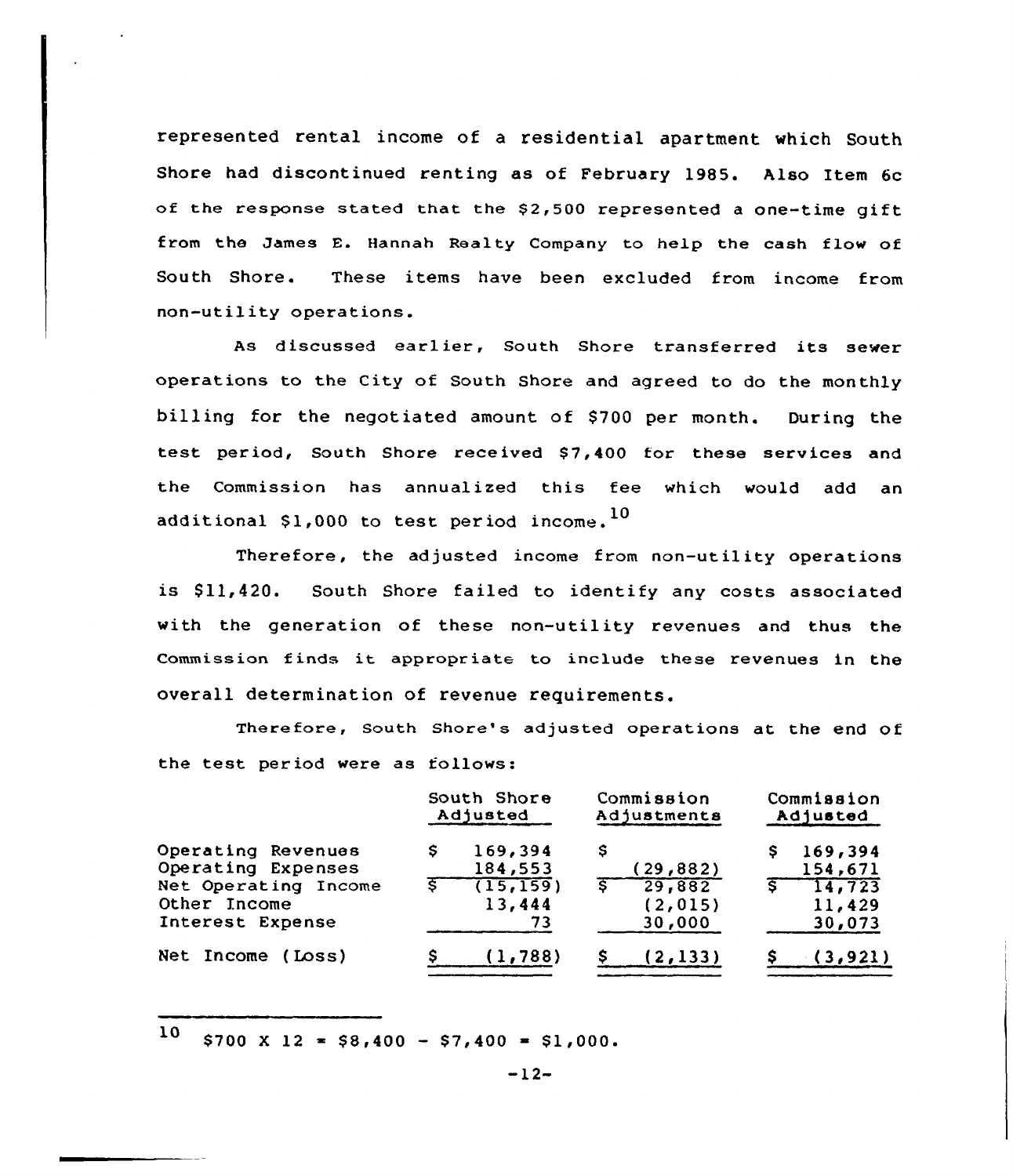### RATE OF RETURN

The Commission is of the opinion that South Shore's adjusted operating loss is unfair, unjust and unreasonable. Further, the Commission is of the opinion that a rate of return on net investment of 13.25 percent is fair, just and reasonable for South Shore to earn in that it will allow South Shore to meet its expenses and provide a reasonable surplus for equity growth. Therefore, the Commission finds that South Shore should be permitted to increase its rates to produce an increase in annual revenue of  $$34,870^{11}$  which includes state and federal income taxes  $of $5,631.$ 

### NON-RECURRING CHARGES

South Shore has been charging various non-recurring charges that have not been approved by the Commission. The Commission requested and received a descriotion of the work performed and cost justification supporting each item in order that the charges could be considered in the instant case.

South Shore is hereby informed that all its rates and charges must be approved by the Commission, and failure to seek Commission approval is in direct violation of the Kentucky Revised Statutes, Chapter 278 and the Rules and Regulations of the Commission.

سائل الأراد

<sup>\$154,671 (</sup>adjusted operating<br>percent allowed return) + \$5,6<br>taxes) - \$169,394 (adjusted p<br>\$34,870.<br>-13- $11$  $$154,671$  (adjusted operating expenses) +  $$43,962$  (13.25) percent allowed return) + \$5,631 (Federal and state income taxes) — \$ 169,394 (adjusted per books gross revenues)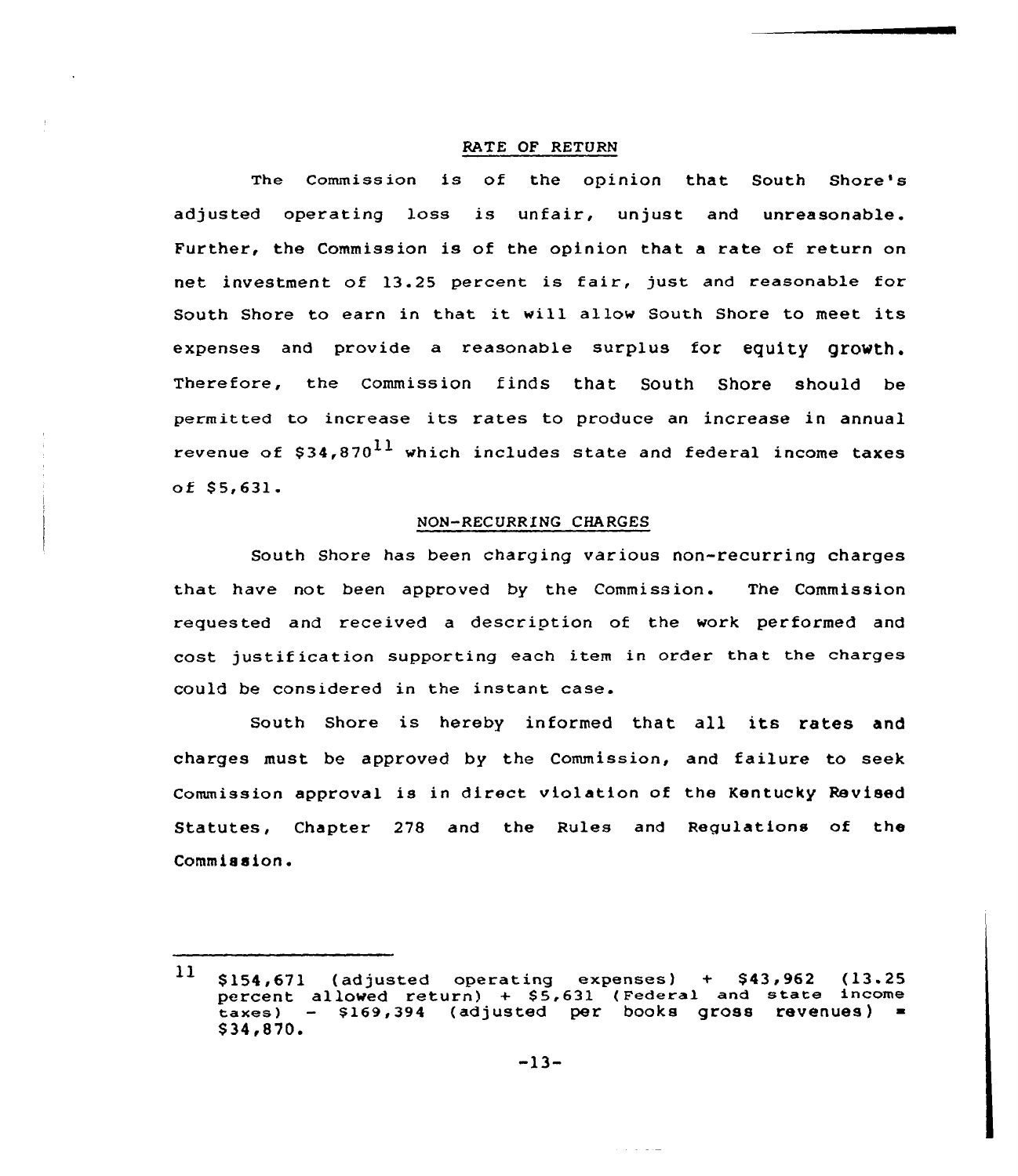#### Returned Check Fee

South Shore has been charging a returned check fee in the amount of \$6. South Shore provided cost justification for this charge and the Commission has found the charge to be reasonable and that it should be approved.

## Reconnect Fee

South Shore has been charging a reconnection fee in the amount of \$10. The cost justification provided by South Shore in support of this fee shows that it is reasonable and should be approved.

#### New Account Charge

South Shore provided cost justification in support of its new account charge of 83. The charge is reasonable and should be approved.

## Meter Test Fee

The meter test fee in the amount of  $$11.50$  is reasonable and should be approved. However, this charge can only be applied when <sup>a</sup> customer requests a meter test and after testing, the meter is found to register within the acceptable range as set out in 807 KAR 5s006, Section 20, Complaint Tests and has been tested within the periodic test interval required by <sup>807</sup> KAR 5t066 (17).

### Trailer Guarantee

South Shore currently charges <sup>a</sup> trailer guarantee charge of \$75 because it considers trailer taps temporary services. This quarantee of \$75 is held by South Shore for a period of 2 years and then refunded without interest.

 $-14-$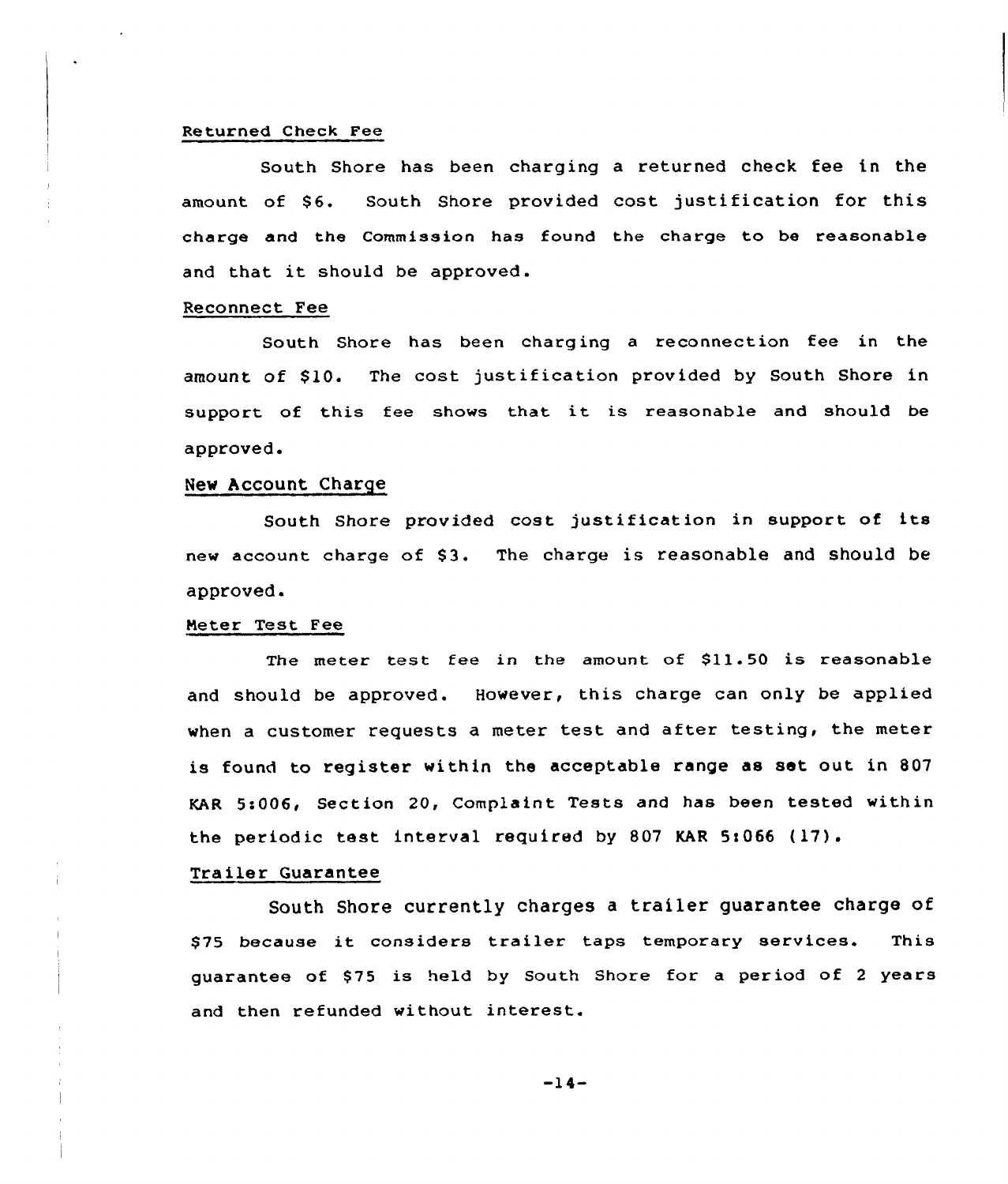The Commission is of the opinion that this guarantee should not be approved since it results in an unreasonable prejudice and disadvantage to South Shore's trailer occupants. Furthermore, any trailer customer guarantees held by South Shore at this time should be refunded within 30 days of the date of this Order.

## Road Cut and Road Bore

South Shore presently charges \$25 for a gravel road cut and \$80 for a road bore. South Shore has requested a rate of \$20 for a gravel road cut and \$80 for a road bore. The purpose of this work in the installation of service connections for new customers and a charge for this work would be a violation of Section 14(3}(a) of <sup>807</sup> KAR 5:066 which states: "No utility shall charge for the installation or the use of its portion of the service line or of any device for metering service to a customer, except for temporary service...." The propose of charges of \$20 and \$80 should, therefore, be denied.

## Late Penalty

South Shore currently charges a late penalty in the amount of l0 percent of the bill owed. South Shore has proposed to continue this penalty to ensure the payment of bills. This penalty is reasonable and should be approved.

## Transit Charge

South Shore currently charges a transit charge to move equipment from its storage area to a job site to perform work requested by <sup>a</sup> customer. South Shore filed cost justification requesting approval of a transit charge in the amount of \$35.

 $-15-$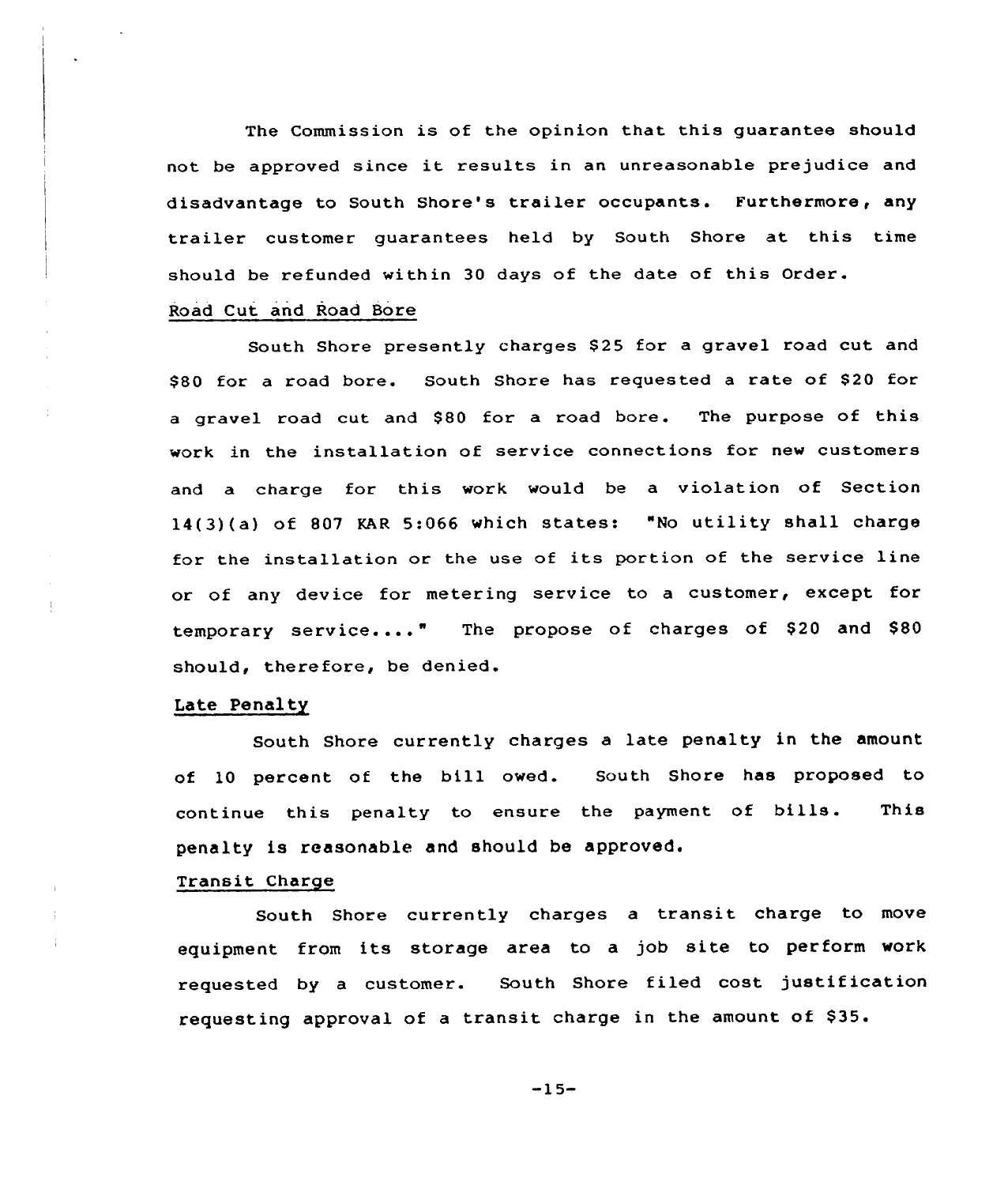The Commission is of the opinion that any work requested to be performed by a customer such as repairs to the line between the meter and house is between South Shore and the customer. It is the customer's responsibility to maintain that portion of his line and the customer is free to find the lowest price for which the work can be performed. Therefore, the Commission finds that this price is negotiable between South Shore and its customers, but should cover the cost of performing the repairs.

However, the Commission reminds South Shore that it is responsible for its portion of the line and no charges can be made for repairs made on South Shore's side of the meter.

## Meter Transfez Charge

South Shore has proposed to continue charging its meter transfer fee in the amount of \$10 which is applicable when a customer moves to a new location. This charge is reasonable and should be approved.

#### Mater Deposit

South Shore currently charges a deposit in the amount of \$ 15 for residential customers and S25 for commercial customers. South Shore has proposed to continue its present deposit policy. South Shore's proposed water deposit charges are reasonable and should be approved.

## Service Call Charge

South Shore currently charges \$5 for a service call. South Shore has proposed to increase this charge to \$7.50 to cover the costs associated with preparing a service work order including gasoline and time spent at the customer's premises. The

 $-16-$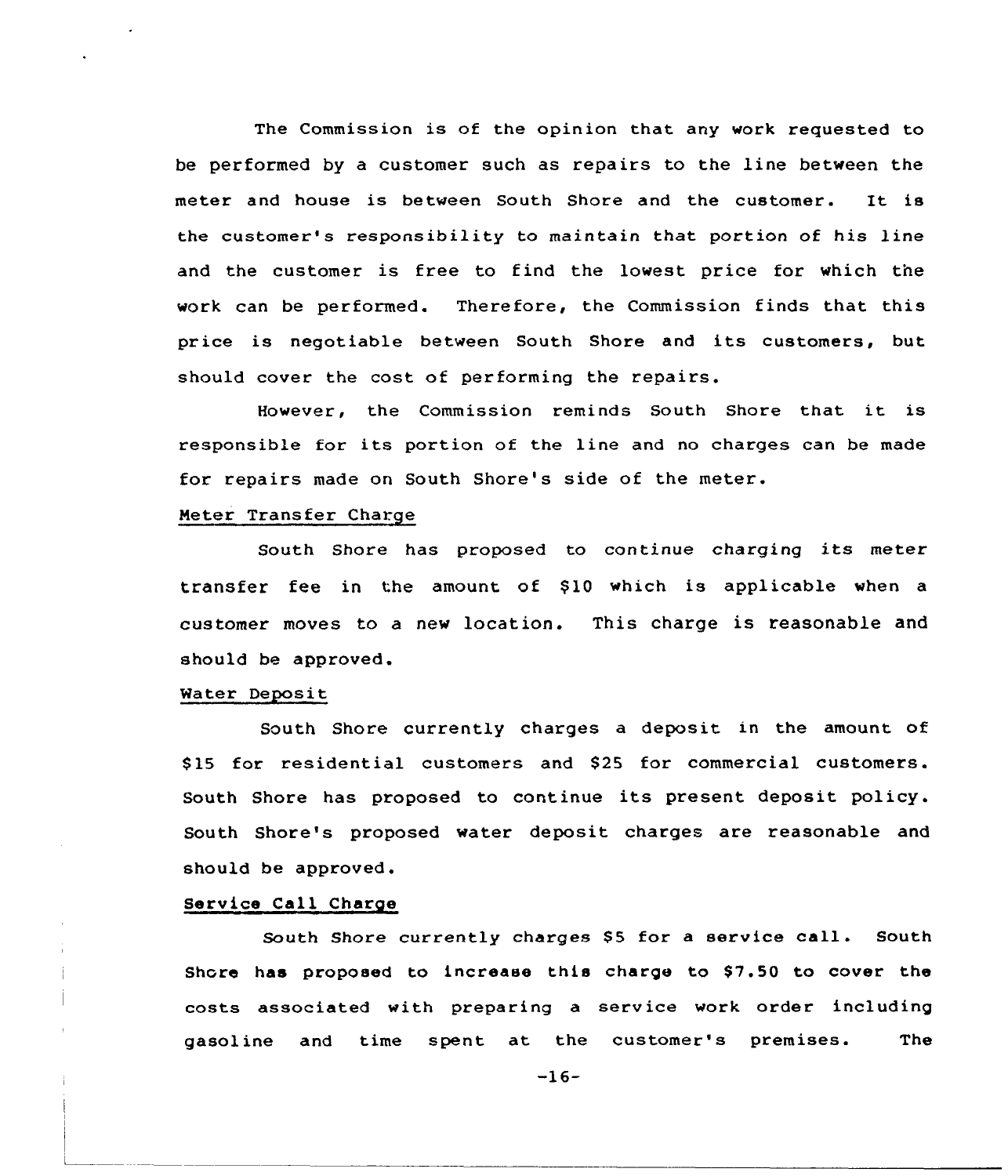Commission finds that this charge is reasonable unless the service work order is made to correct <sup>a</sup> problem with South Shore's meter or water lines. With this exception the charge is reasonable and should be approved.

#### SUNNARY

The Commission, after consideration of the evidence of record and being advised, is of the opinion and finds that:

1. The rates proposed by South Shore would produce revenues in excess of the revenues found reasonable herein and should be denied pursuant to KRS 278.030.

2. The rates in Appendix <sup>A</sup> are the fair, just and reasonable rates to charge for water service rendered to South Shore's customers and should produce annual revenues from water sales of approximately \$196,349.

3. South Shore should file with the Commission an application for <sup>a</sup> certificate of public convenience and necessity and permanent financing of its anticipated capital improvements as soon as feasible.

4. South Shore's proposed returned check fee is reasonable and should be approved.

5. South Shore's proposed reconnect fee and new account charge is reasonable and should be approved.

6. South Shore's proposed meter test fee is reasonable and should be approved as modified herein.

7. South Shore's proposed trailer guarantee charge is unfair, unjust and should be denied.

-17-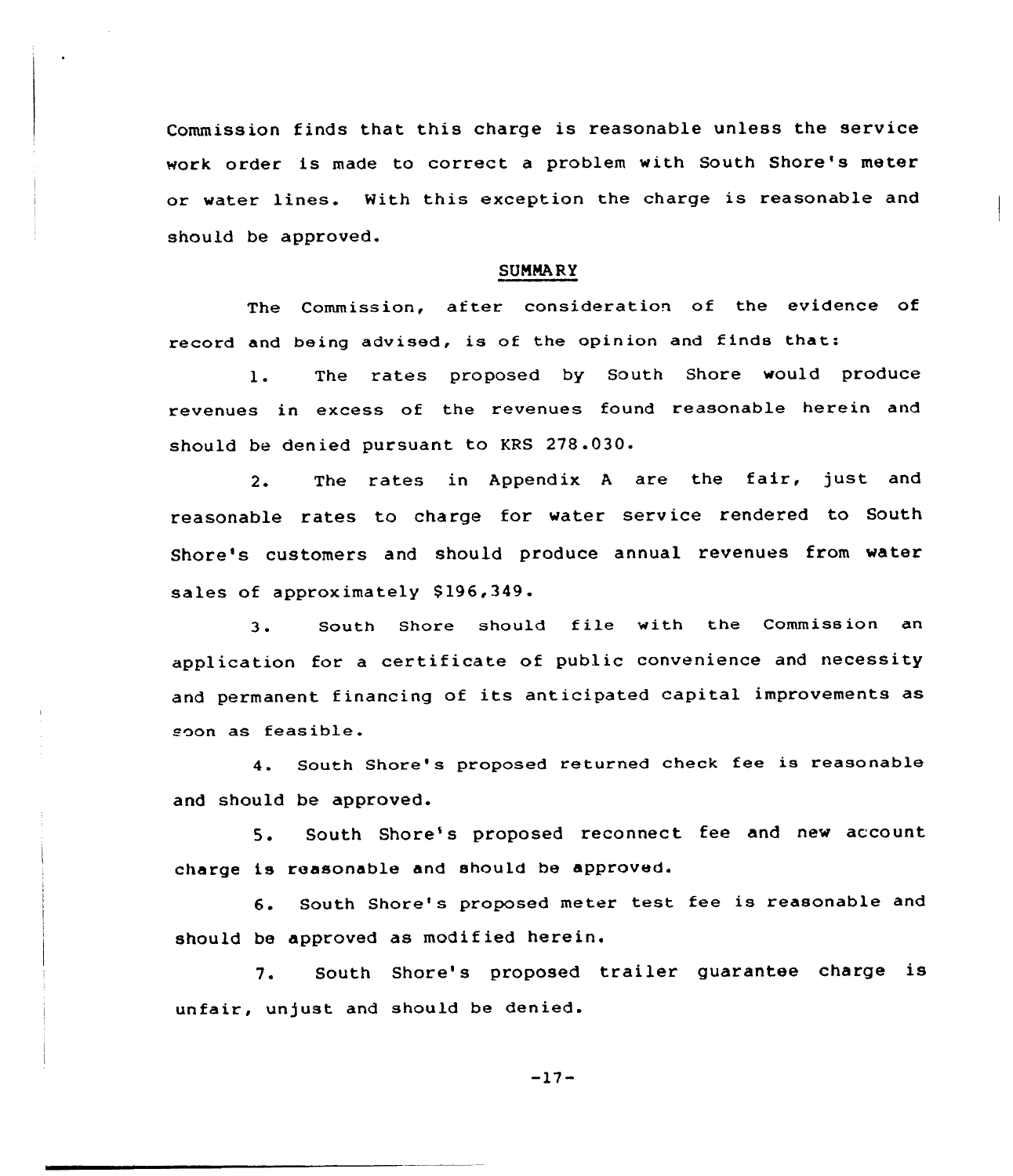8. South Shore should refund any trailer guarantees held at this time within 30 days of the date of this order.

9. South Shore's proposed charges for <sup>a</sup> road cut and road bore should be denied.

10. South Shore's proposed late payment penalty is reasonable and should be approved.

 $11.$ South Shore's proposed transit charge for work performed on the customer's side of the meter should be n<mark>e</mark>gotiate between South Shore and its customer.

12. The proposed meter transfer charge is reasonable and should be approved.

13. South Shore's proposed water deposit charges are reasonable and should be approved.

14. South Shore's proposed service call charge should be approved as modified herein.

IT IS THEREFORE ORDERED THAT'.

1. The rates in Appendix A be and they hereby are approved as the fair, just and reasonable rates to be charged by South Shore for water service rendered on and after the date of this Order.

2. The rates proposed by South Shore be and they hereby are denied.

3. South Shore's proposed return check fee be and it hereby is approved.

4. South Shore's proposed reconnect fee and new account charge be and they are approved.

-18-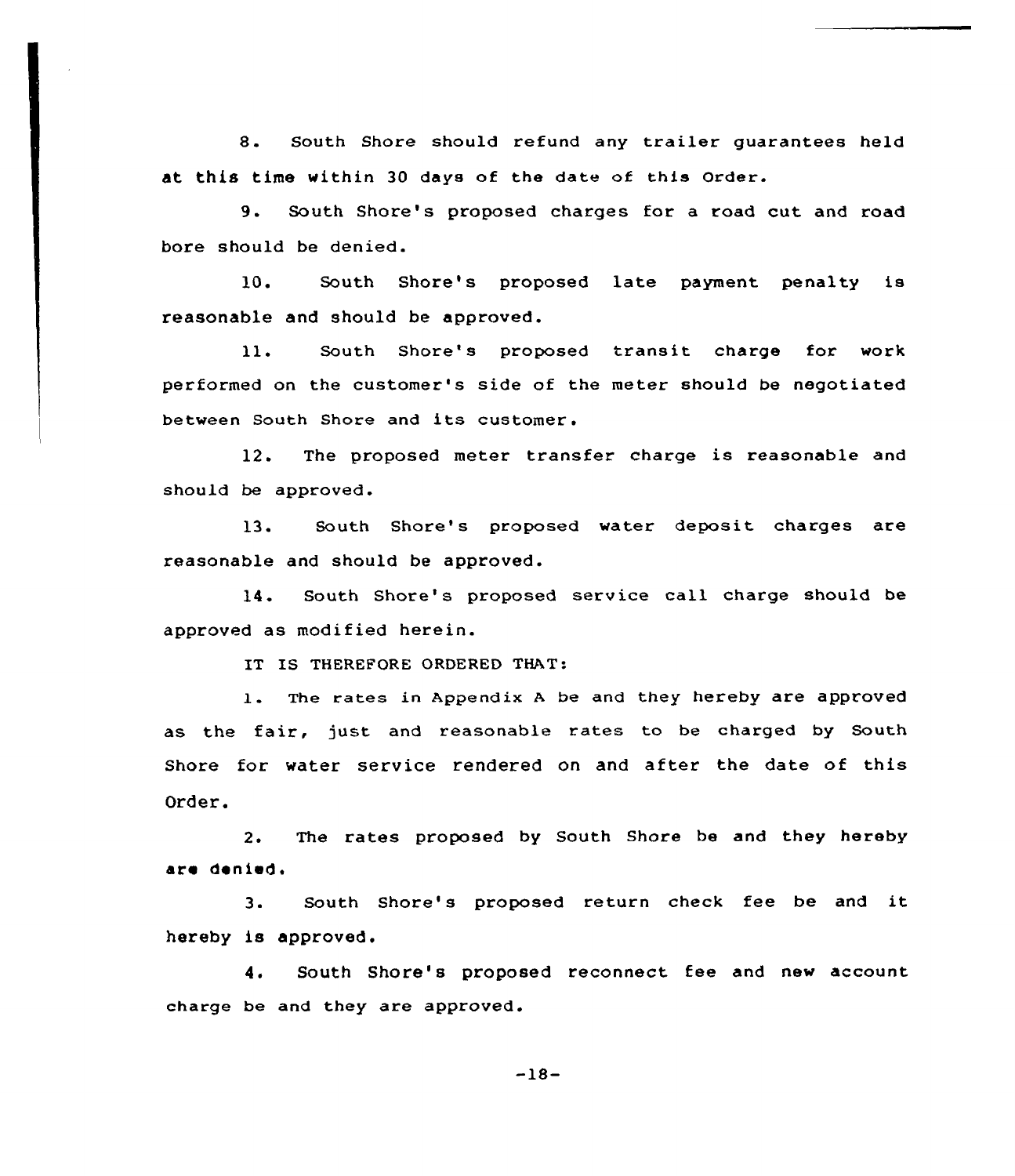5. South Shore's proposed meter test fee be and it hereby is approved as modified herein.

6. South Shore's proposed trailer guarantee he and it hereby is denied.

7. South Shore shall refund all trailer guarantees held at this time within 30 days of the date of this Order.

8. South Shore's proposed charges for a road cut and road bore be and they hereby are denied.

9. South Shore's proposed late payment penalty be and it hereby is approved.

10. South Shore's proposed transit charge shall cover the cost of work performed and shall be negotiated between South Shore and its customer.

11. The proposed meter transfer charge be and it hereby is approved.

12. South Shore's proposed water deposit charges be and they hereby are approved.

13. South Shore's proposed service call charge be and it hereby is approved as modified herein.

14. Within 30 days of the date of this Order South Shore shall file with this Commission its tariff sheets setting forth the rates approved herein and a copy of its rules and regulations for providing water service.

-19-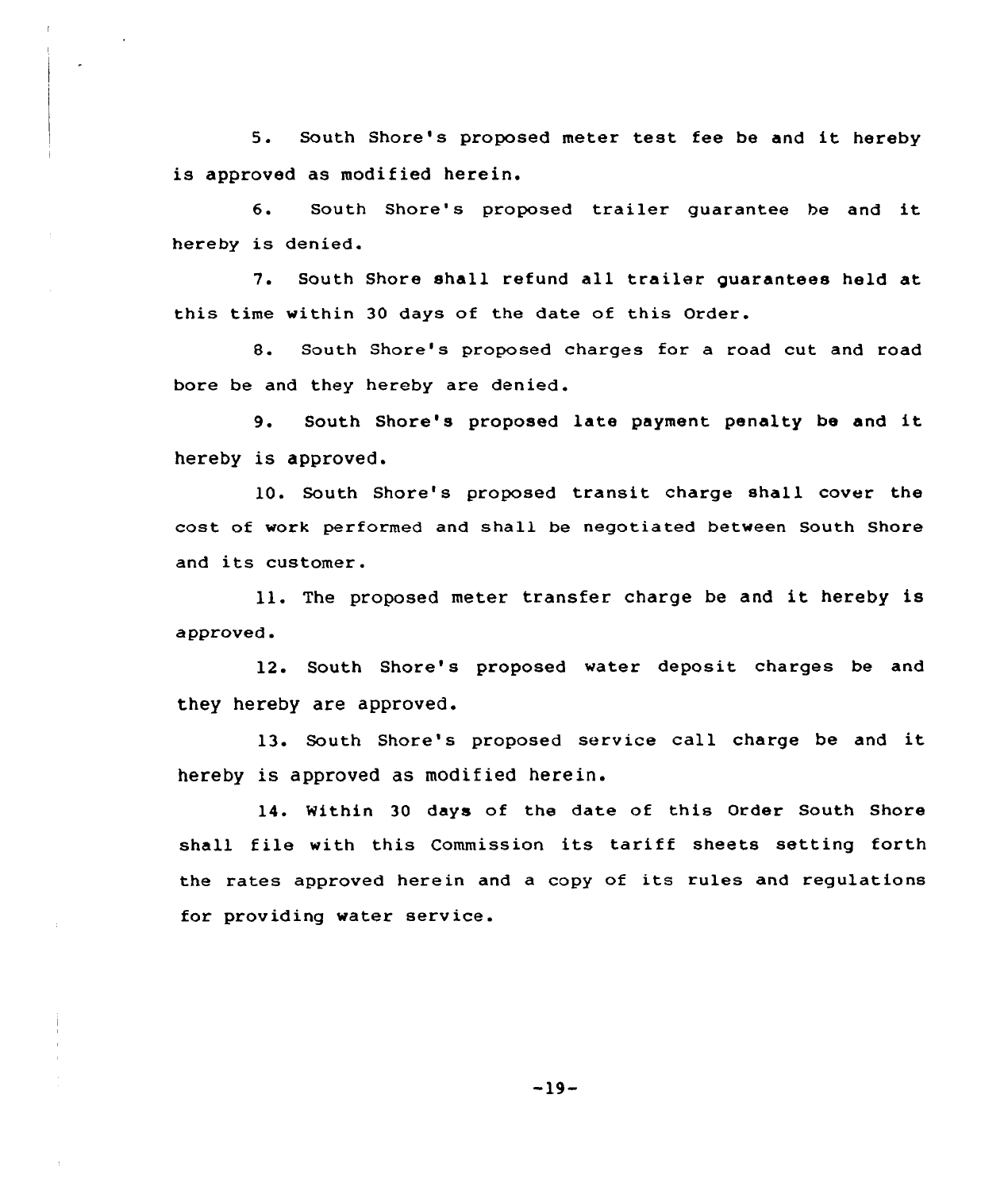Done at Frankfort, Kentucky, this 13th day of January, 1986. PUBLIC SERVICE COMMISSION

l D. Heneyfs  $r$ man Vice Chairman

wA/ issione

ATTEST:

 $\ddot{\phantom{0}}$ 

**Secretary**